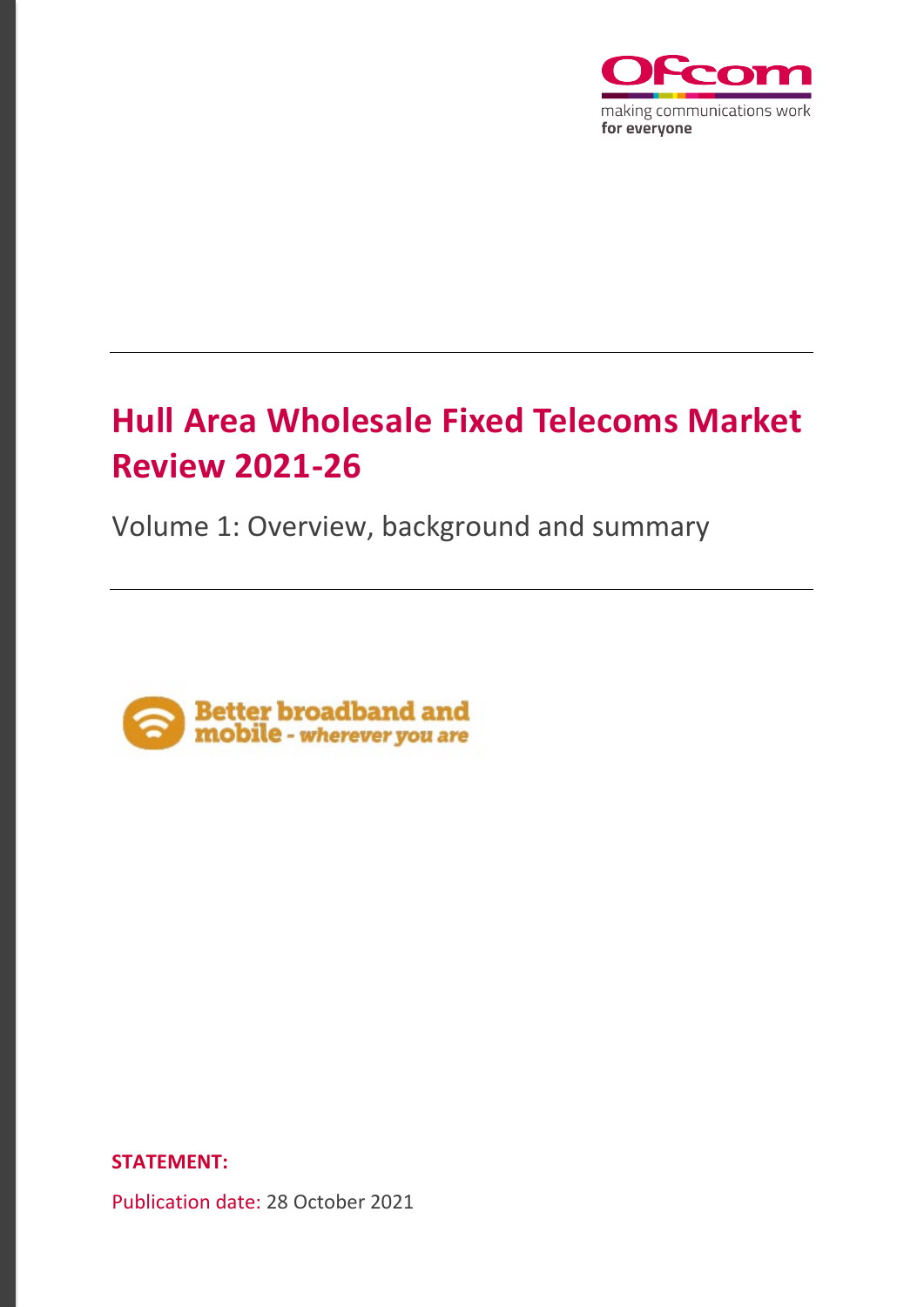# **Contents**

## **Section**

| 1. Overview                           |   |
|---------------------------------------|---|
| 2. Background and framework           |   |
| 3. Detailed summary of our decisions  | 6 |
| 4. Structure and recent consultations | q |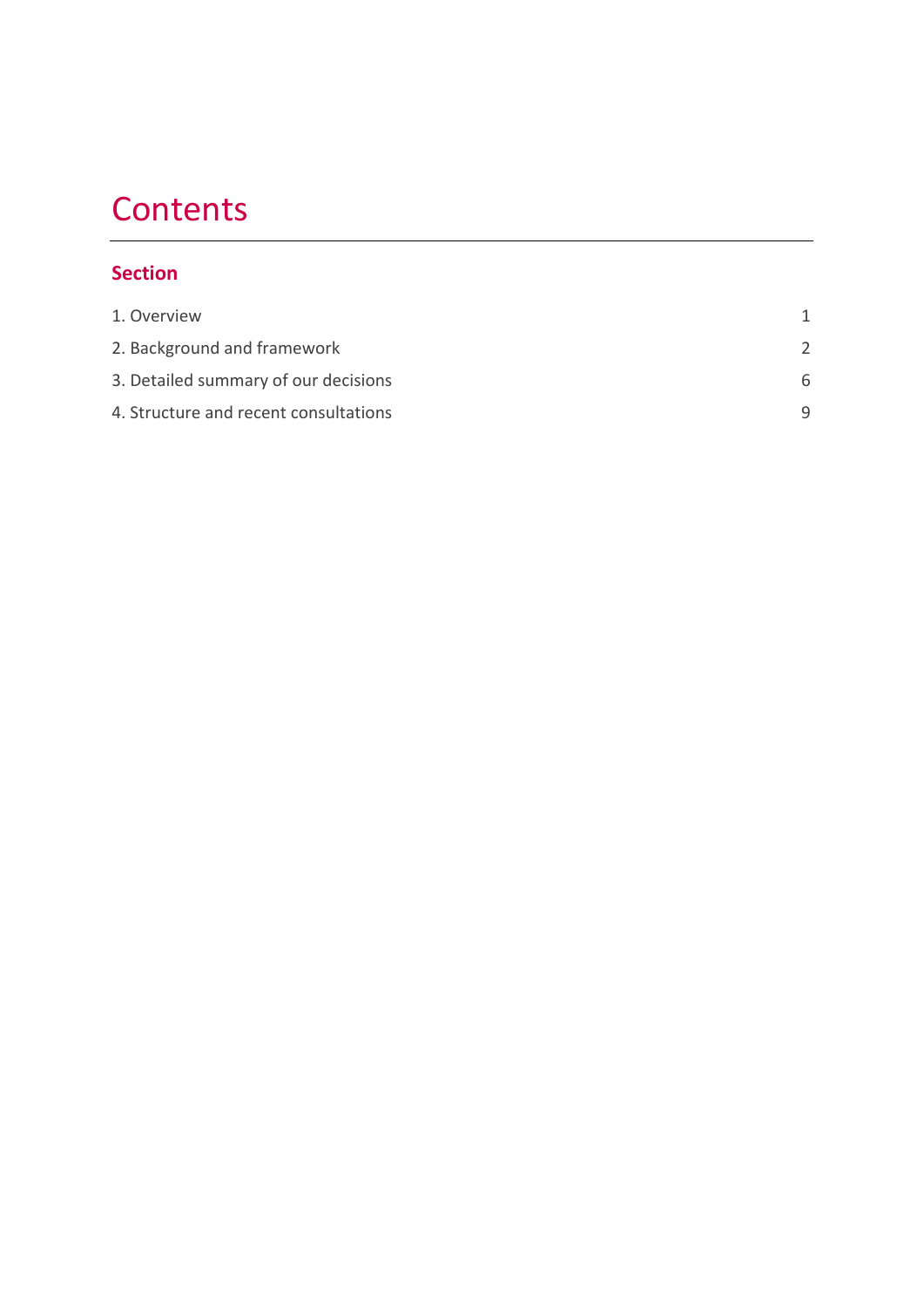# <span id="page-2-0"></span>1. Overview

### **This document sets out Ofcom's decisions for the regulation of the fixed telecoms that underpin broadband, mobile and business connections markets in the Hull Area.**

Broadband consumers already benefit from the availability of KCOM's full-fibre network, which delivers a future-proofed gigabit-capable network to homes and businesses in the Hull Area. However, KCOM has retained a near monopoly at both the wholesale and retail level. On the residential broadband market, this has resulted in less retail choice and higher retail prices than the rest of the UK.

We have therefore improved our regulation to encourage providers to enter the market and compete with KCOM. We believe the evidence shows there is now a better prospect of market entry in the Hull Area, which ultimately should result in more retail choice and lower retail prices.

Our decisions today follow a thorough consultation process and takes account of the responses we have received.

#### **Our decisions**

We have found that KCOM has market power in local access and leased lines access services. We address that market power by regulating in a way that supports competition and protects customers.

**Encouraging competition in the retail broadband market.** The move to fibre in both the Hull Area and the rest of the UK has the potential to encourage new providers to supply broadband in the Hull Area using wholesale products. In addition to ensuring that competitors will continue to have access to KCOM's network on fair and reasonable terms, we will facilitate new entrants' use of KCOM's network by making improvements to the existing wholesale local access arrangements.

**Promoting access for rival providers to KCOM's leased lines access services, using dark fibre.**  Network providers will be able to lease from KCOM just the fibre element of a 'leased line' – the high-speed data connections used by large corporations and mobile networks.

**Deregulating the wholesale broadband access and fixed voice markets.** Our focus is on regulating KCOM's fibre wholesale local access services, and we have deregulated the legacy wholesale broadband access market. We have also deregulated fixed voice telephone services, as in the future these services will be provided over broadband connections. Improving access to KCOM's fibre network will mean more companies can provide such services in the Hull Area – our existing regulation is therefore no longer required. We have also deregulated the ISDN markets because intervention is no longer necessary in this declining market.

### **The regulation will apply from 1 November 2021 for a five-year market review period and only covers the Hull Area.**

The overview section in this document is a simplified high-level summary only. Our decisions and reasoning are set out in full in the document.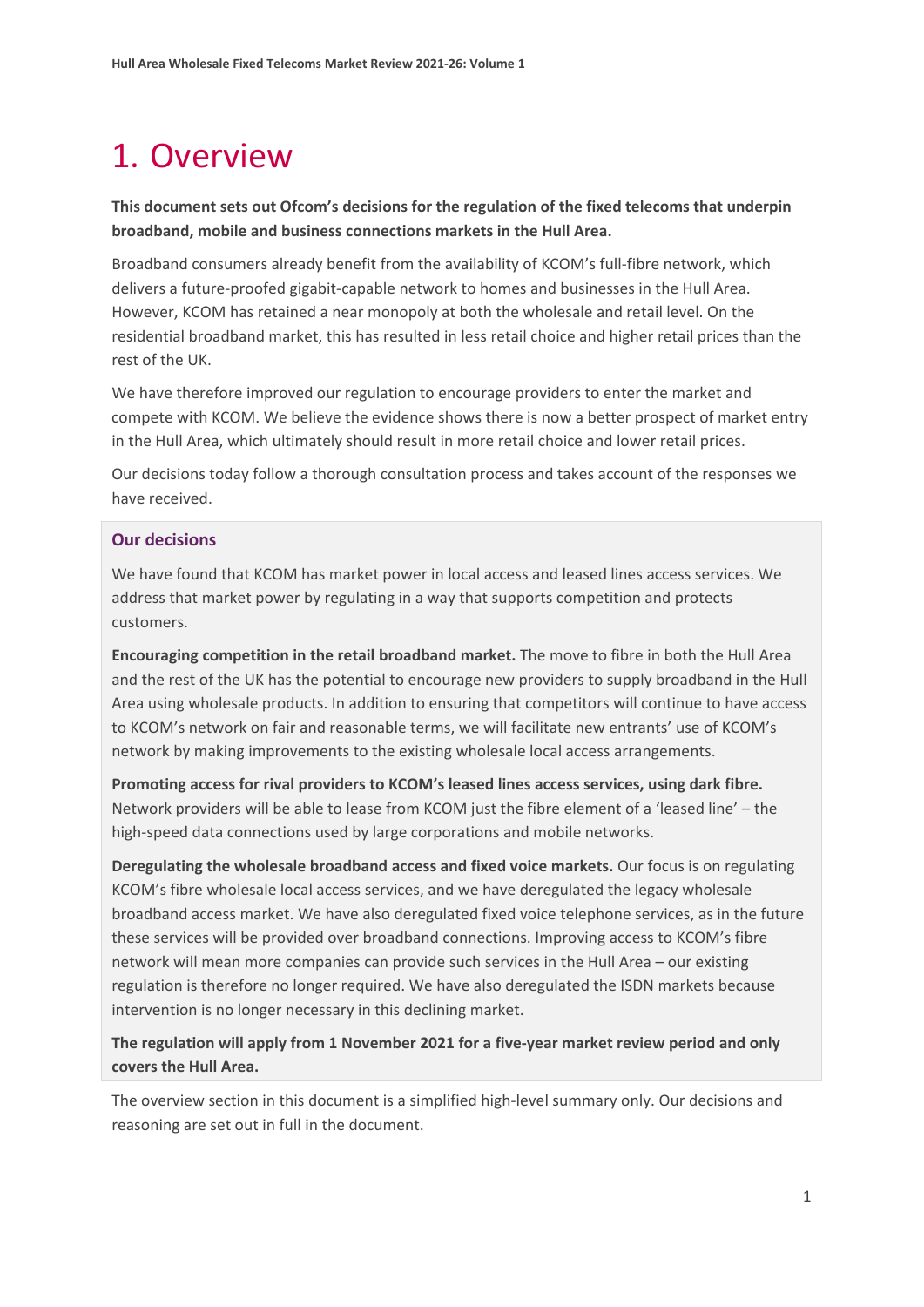# <span id="page-3-0"></span>2. Background and framework

## **Background**

- 2.1 The fixed telecoms markets in the Hull Area are regulated separately from the rest of the UK. This is because KCOM, rather than  $BT^1$  $BT^1$ , is the incumbent telecoms provider, and is the owner of the only ubiquitous fixed network in the Hull Area.<sup>[2](#page-3-2)</sup> The Hull Area has very different competitive conditions from the rest of the UK. Specifically:
	- there is limited alternative fixed network build;
	- there is no cable network;
	- there is currently limited competition from telecoms providers using wholesale access to KCOM's network; and
	- none of the larger retail broadband providers in the rest of the UK such as BT, Sky, TalkTalk, Virgin Media and Vodafone – currently operate in the Hull Area.
- 2.2 In the Hull Area, KCOM operates two fixed access networks: a copper network and a fibre to the premises (FTTP) network and serves approximately 0.7% of UK premises (c.200,000 premises). KCOM has now completed the deployment of its fibre network.[3](#page-3-3) While KCOM currently does not have plans to withdraw its copper network, it expects to no longer be able to maintain PSTN services after 2025 in line with BT.[4](#page-3-4)

## **Approach**

- 2.3 In the rest of the UK (excluding the Hull Area), our strategy for regulation, set out in the wholesale fixed telecoms market review 2021-26 (2021 WFTMR Statement)<sup>[5](#page-3-5)</sup>, focuses on securing network competition with Openreach and, where this is not possible, on incentivising Openreach to invest in a full-fibre network.
- 2.4 In the Hull Area, KCOM has already invested in building a full-fibre network. The main competition concern is the lack of competing entry at any level of the value chain. Therefore, our approach for this review is to further the interests of consumers by encouraging access-based competition at the wholesale level, including access to dark fibre. We consider that greater competition will have the long-term effect of reducing, in

<span id="page-3-2"></span><span id="page-3-1"></span> $18$  BT's fixed network is run by Openreach Limited, a legally separate company but a wholly owned subsidiary of BT plc.<br>
I Barly telephone services were provided by private firms and local authorities but, by the early t few municipal networks (including Kingston upon Hull) remained independent of the nationalised General Post Office (GPO). During the 1980s the Post Office (previously the GPO) telephone service was privatised as British Telecom (later BT). Following privatisation from the local council in 1999, Kingston Communications (now KCOM) operating in the Hull Area is

<span id="page-3-3"></span>the only part of the UK not served by BT.<br><sup>3</sup> KCOM, 2019. [Hull becomes UK's first city to complete rollout of ultrafast, full fibre broadband | KCOM](https://www.kcom.com/news/hull-becomes-uk-s-first-city-to-complete-rollout-of-ultrafast-full-fibre-broadband/) [accessed 12 October 2021].<br><sup>4</sup> KCOM response dated 14 October 2021 to the s.135 notice dated 7 October 2021, question 3.<br><sup>5</sup> Ofcom, 2021. <u>Statement: Promoting investment and competition in fibre networks – Wholesale Fixed Telecoms Ma</u>

<span id="page-3-4"></span>

<span id="page-3-5"></span>[Review 2021-26](https://www.ofcom.org.uk/consultations-and-statements/category-1/2021-26-wholesale-fixed-telecoms-market-review) (2021 WFTMR Statement), Volume 1, Section 2.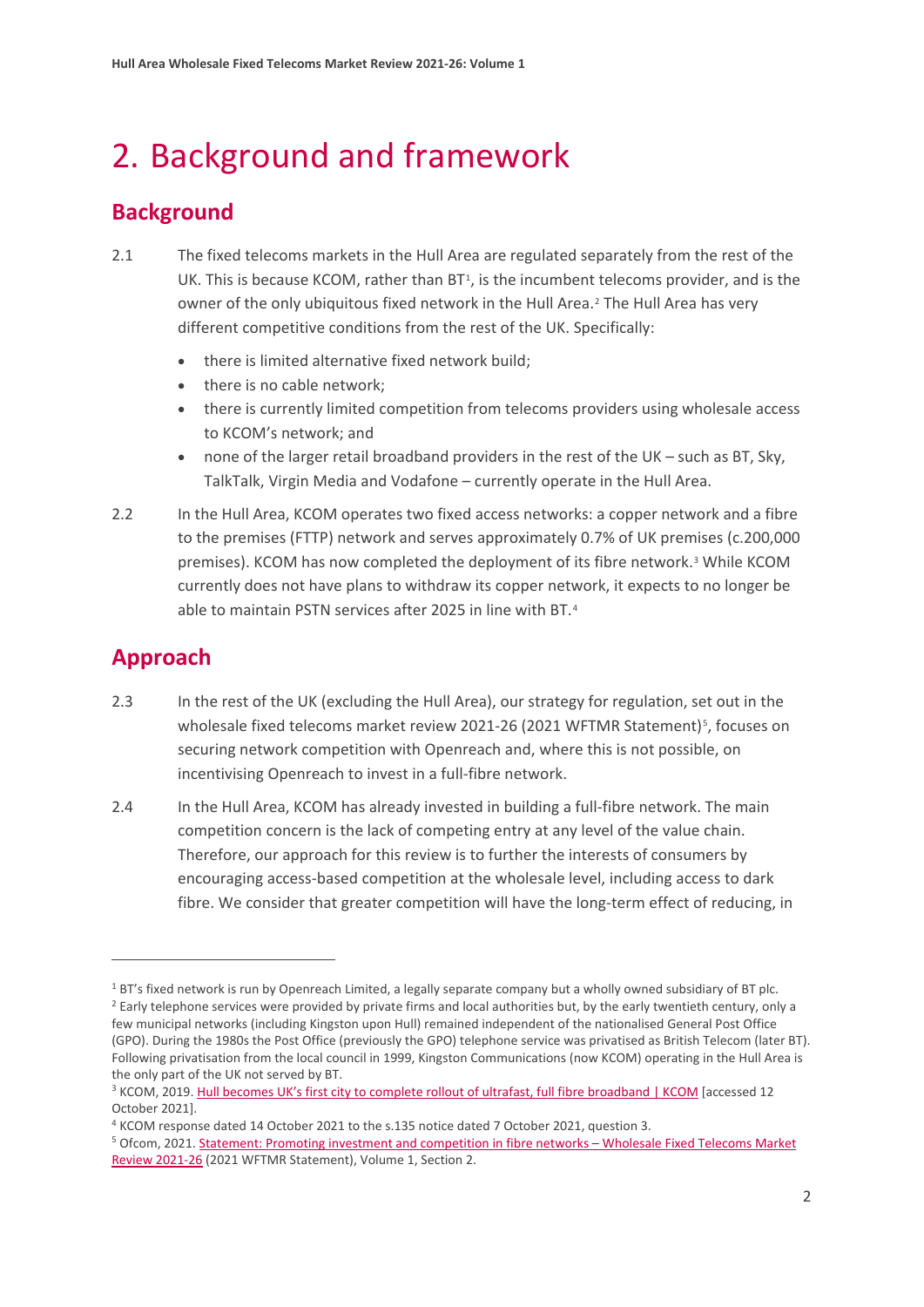particular, retail broadband prices and creating choice for consumers in retail telecommunications services.

2.5 If our approach is successful, it is likely to be some years before new competition emerges at scale and provides consumers in the Hull Area with benefits such as more choice and lower prices. In the interim, we will continue to monitor KCOM's retail pricing behaviour and intervene to protect consumers if necessary.

## **Scope of our review**

- 2.6 In this review we have assessed the following markets in the Hull Area:
	- the wholesale fixed analogue exchange line (WFAEL) market on which our most recent statement was published in November 2017 (the 2017 NMR Statement);<sup>[6](#page-4-0)</sup>
	- the wholesale call origination (WCO) market on which our most recent statement was published in November 2017 (the 2017 NMR Statement);[7](#page-4-1)
	- the integrated services digital network (ISDN) 2 and ISDN30 markets on which our most recent statement was published in November 2017 (the 2017 NMR Statement);<sup>[8](#page-4-2)</sup>
	- the wholesale local access (WLA) market on which our most recent statement was published in July 2018 (the 2018 WLA/WBA Statement);<sup>[9](#page-4-3)</sup>
	- the wholesale broadband access (WBA) market on which our most recent statement was published in July 2018 (the 2018 WLA/WBA Statement);<sup>[10](#page-4-4)</sup> and
	- the wholesale leased line access services market on which our most recent statement was published in June 2019 (the 2019 BCMR Statement).<sup>[11](#page-4-5)</sup>
- 2.7 The new regulation set out in this statement will apply from 1 November 2021 for a fiveyear market review period.

## **Regulatory framework**

#### **Market review process**

- 2.8 Annex 1 includes an overview of the market review process. As required by the regulatory framework, we have reviewed the markets listed above in three analytical stages:
	- a) we have identified and defined the relevant markets;

<span id="page-4-0"></span><sup>6</sup> Ofcom, 2017[. Statement: Narrowband Market Review.](https://www.ofcom.org.uk/__data/assets/pdf_file/0020/108353/final-statement-narrowband-market-review.pdf) See Section 4 for market definition and three criteria test (WFAEL and WCO), Section 6 for SMP analysis for the Hull Area (WFAEL, WCO, ISDN30 and ISDN2) and Section 11 for remedies on KCOM (WFAEL, WCO, ISDN30 and ISDN2).

<span id="page-4-1"></span><sup>7</sup> 2017 NMR Statement. See Section 4 for market definition and three criteria test (WFAEL and WCO), Section 6 for SMP analysis for the Hull Area (WFAEL, WCO, ISDN30 and ISDN2) and Section 11 for remedies on KCOM (WFAEL, WCO, ISDN30 and ISDN2).

<span id="page-4-2"></span><sup>8</sup> 2017 NMR Statement. See Section 6 for SMP analysis for the Hull Area (WFAEL, WCO, ISDN30 and ISDN2) and Section 11 for remedies on KCOM (WFAEL, WCO, ISDN30 and ISDN2).

<span id="page-4-4"></span><span id="page-4-3"></span><sup>&</sup>lt;sup>9</sup> Ofcom, 2018. Wholesale Local Access and Wholesale Broadband Access Market Reviews: Statement.<br><sup>10</sup> 2018 WLA/WBA Statement.

<span id="page-4-5"></span><sup>&</sup>lt;sup>11</sup> Ofcom, June 2019[. Business Connectivity Market Review: Statement.](https://www.ofcom.org.uk/__data/assets/pdf_file/0025/154591/volume-2-bcmr-final-statement.pdf) See Section 9 for assessment of markets in the Hull Area and Section 16 for remedies in the Hull Area.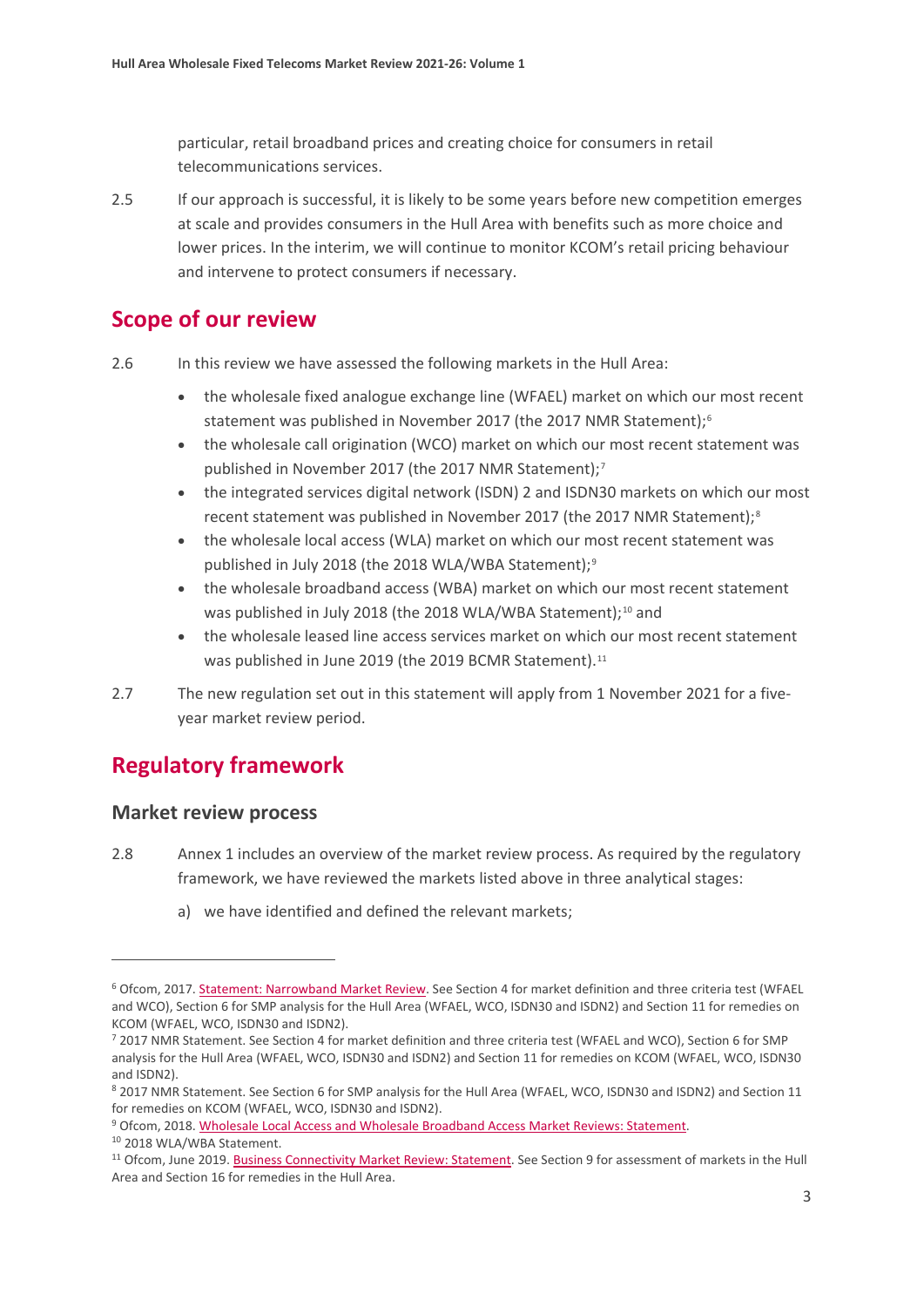- b) we have assessed whether the markets are effectively competitive, which involves assessing whether any operator has significant market power (SMP) in any of the relevant markets; and
- c) where we find SMP, we apply appropriate remedies, based on the nature of the competition problems identified in the relevant markets.

### **Forward look**

- 2.9 Market reviews look ahead to how competitive conditions may change in the future. For the purposes of this review, for each market we have conducted a forward-looking assessment of the market, taking into account expected or foreseeable developments that may affect competition in the market over the next five years.
- 2.10 The prospective nature of our assessment over this period means that we have gathered a range of evidence to assess actual market conditions that we consider will appropriately reflect developments over time. Where appropriate, we have exercised our regulatory judgment to reach decisions on the evidence before us with a view, ultimately, to addressing the competition concerns we identify in order to further the interests of citizens and consumers in these markets.

#### **Our duties under the Act**

- 2.11 Annex 1 also describes our statutory duties and the matters to which we should have regard in the performance of our functions. We consider that the decisions set out in this statement, meet our duties in section 3 of the Communications Act 2003 ('the Act'). This includes our principal duty to further the interests of citizens in relation to communication matters, and to further the interests of consumers in relevant markets, where appropriate by promoting competition.
- 2.12 In performing our duties, we have had regard, in particular, to the desirability of promoting competition in relevant markets, the desirability of encouraging investment and innovation in relevant markets, the desirability of encouraging the availability and use of high speed data transfer services throughout the UK and to the interests of consumers in respect of choice, price, quality of service and value for money.
- 2.13 We have also had regard to the principles under which our regulatory activities should be transparent, accountable, proportionate, consistent and targeted only at cases where action is needed.
- 2.14 We consider that our decisions are also consistent with our duties set out in section 4 of the Act, in particular, and for the reasons set out above:
	- the first requirement to promote competition;
	- the second requirement to promote the interests of all members of the public in the UK;
	- the third requirement to take account of the desirability of Ofcom's carrying out of its functions in a manner which, so far as practicable, does not favour one form of or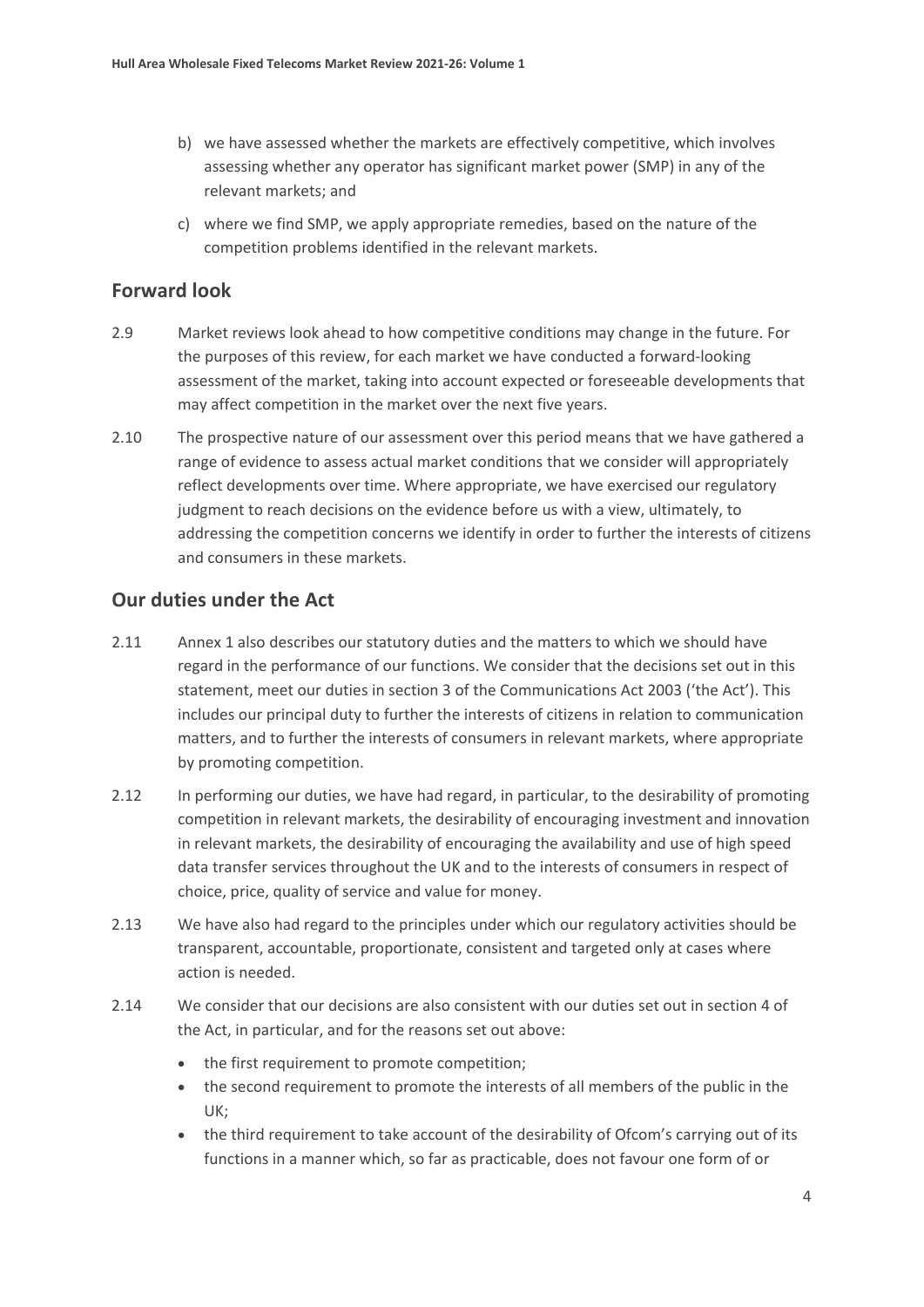means of providing electronic communications networks, services or associated facilities over another (i.e. to be technologically neutral);

- the fourth requirement to encourage the provision of network access for the purposes of securing efficiency and sustainable competition, efficient investment and innovation and the maximum benefit for persons who are customers of communications providers and of persons who make associated facilities available; and
- the sixth requirement to promote connectivity and access to very high capacity networks by members of the public and businesses in the UK.

## **Strategic statement position**

2.15 As required by section 2B(2) of the Act, we have had regard to the UK Government's statement of strategic priorities (SSP)<sup>[12](#page-6-0)</sup> for telecoms, management of radio spectrum and postal services. In particular, we have had regard to the following priority areas covered by the SSP: world-class digital infrastructure, furthering the interests of telecoms consumers and ensuring secure and resilient telecoms infrastructure. We set out in Section 1 of Volume 3 further details of how we have done this.

<span id="page-6-0"></span><sup>&</sup>lt;sup>12</sup> Department for Digital, Culture, Media and Sport, 2019. Statement of Strategic Priorities for telecommunications, the [management of radio spectrum, and postal services \[](https://assets.publishing.service.gov.uk/government/uploads/system/uploads/attachment_data/file/842918/SSP_-_as_designated_by_S_of_S_.pdf)accessed 12 October 2021].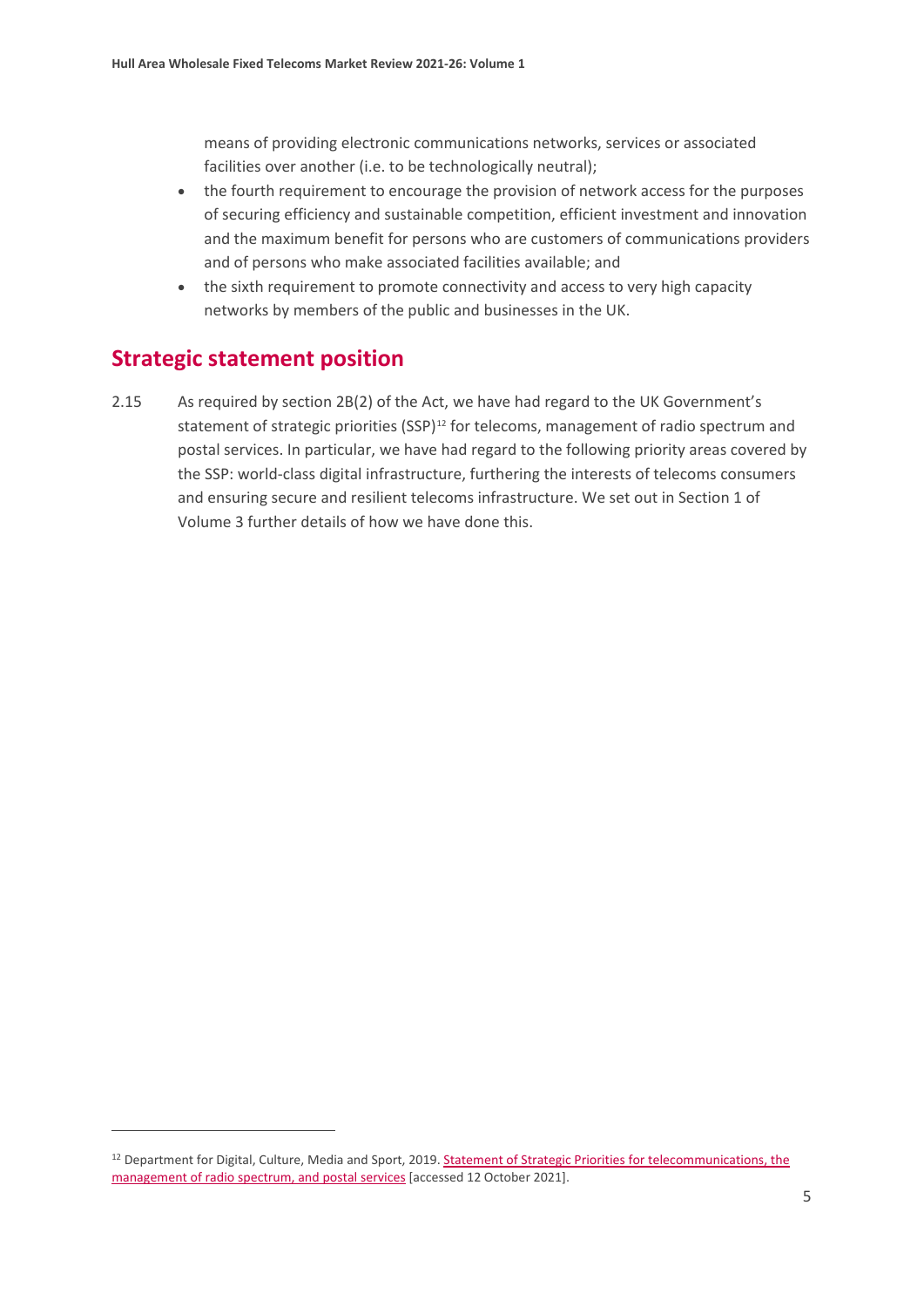# <span id="page-7-0"></span>3. Detailed summary of our decisions

## **Market definition and SMP determinations**

## **Market definitions relevant for wholesale local access (WLA) and leased lines access services (LL Access)**

- 3.1 We have defined the WLA market as a single product market for wholesale local access at a fixed location which:
	- a) includes all fixed network technologies (copper, fibre and cable), all bandwidths and services provided to both residential and business customers; and
	- b) does not include leased lines access or wireless services.
- 3.2 We have defined the LL Access market as a product market for wholesale leased lines access services which:
	- a) is a single market for LL Access services at all bandwidths, which includes all wholesale fibre-based Ethernet and wavelength division multiplex (WDM) services;
	- b) includes dark fibre used to supply or self-supply LL Access in the product market;
	- c) includes mobile backhaul in the product market; but
	- d) excludes business-grade connectivity services provided over Ethernet in the first mile (EFM) and broadband (symmetric and asymmetric), from the product market.
- 3.3 For each of the WLA and LL Access markets we have defined the Hull Area as a distinct geographic market.
- 3.4 The telecoms technologies mentioned above are described in more detail in Annex 2.

### **SMP determinations**

3.5 We have determined that KCOM has SMP in the WLA and LL Access markets.

### **Other markets within this review**

- 3.6 We have also reviewed the markets for WFAEL, WCO, ISDN2/30 and WBA.
- 3.7 Given the changes to the markets since we last reviewed them and also prospective changes in how voice services are going to be offered in the future, we must deregulate them on the grounds that the three criteria test set out in section 79((2B) of the Act is not met.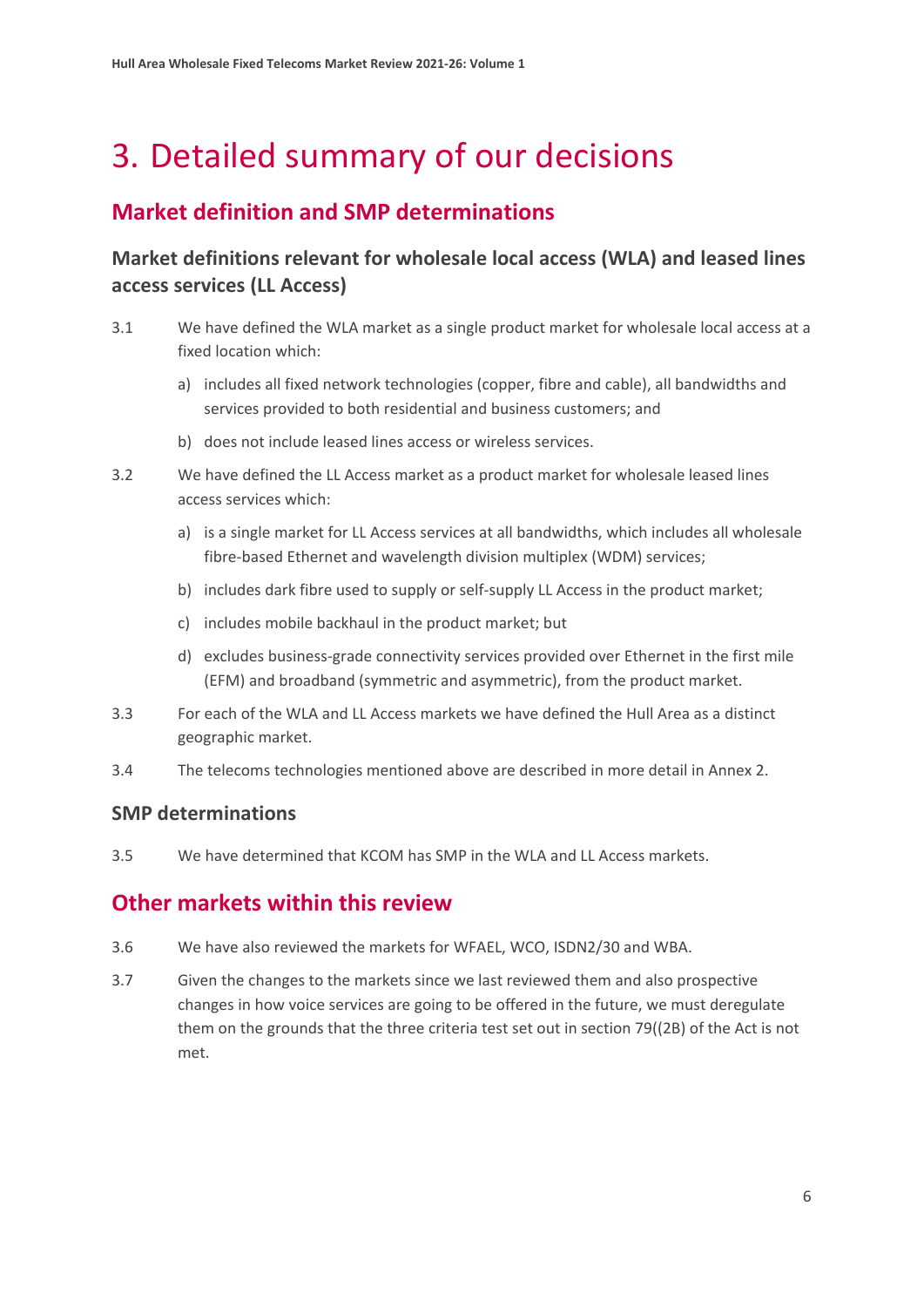3.8 We have not reviewed the physical infrastructure market.<sup>[13](#page-8-0)</sup> We consider access to KCOM's network of ductwork, chambers and overhead poles (as well as access to its fibre network hosted in/on this infrastructure) in the Hull Area as a WLA SMP remedy in Volume 3.

## **Remedies**

- 3.9 In the light of our SMP determinations, we are imposing a number of remedies in each of the relevant markets.
- 3.10 We are imposing a general network access obligation supplemented by transparency and non-discrimination requirements in each of the WLA and LL Access markets, as well as specific network access requirements in the LL Access market.

### **WLA and LL Access services markets**

- 3.11 Figure 3.1 below summarises our general remedies for the WLA and LL Access markets. It sets out the network access requirements we are imposing and our approach to transparency, quality of service and non-discrimination.
- 3.12 As part of our general remedies, in addition to the remedies summarised below, we are requiring KCOM to modify its WLA reference offer so as to remove provisions which require access seekers to be located at KCOM's exchanges, and instead to provide appropriate interconnection arrangements anywhere in the Hull Area where a reasonable request for such interconnection might be made. We consider that this will have the effect of improving the existing WLA access arrangements and facilitating the use of KCOM's network by access seekers.
- 3.13 In the LL Access market, our remedies include a new requirement for KCOM to provide access to dark fibre as well as managed Ethernet leased lines services. Our specific network access remedy is summarised in Figure 3.2 below.

<span id="page-8-0"></span><sup>&</sup>lt;sup>13</sup> We defined a single national (excluding the Hull Area) upstream product market for the supply of telecoms physical infrastructure in the 2021 WFTMR Statement.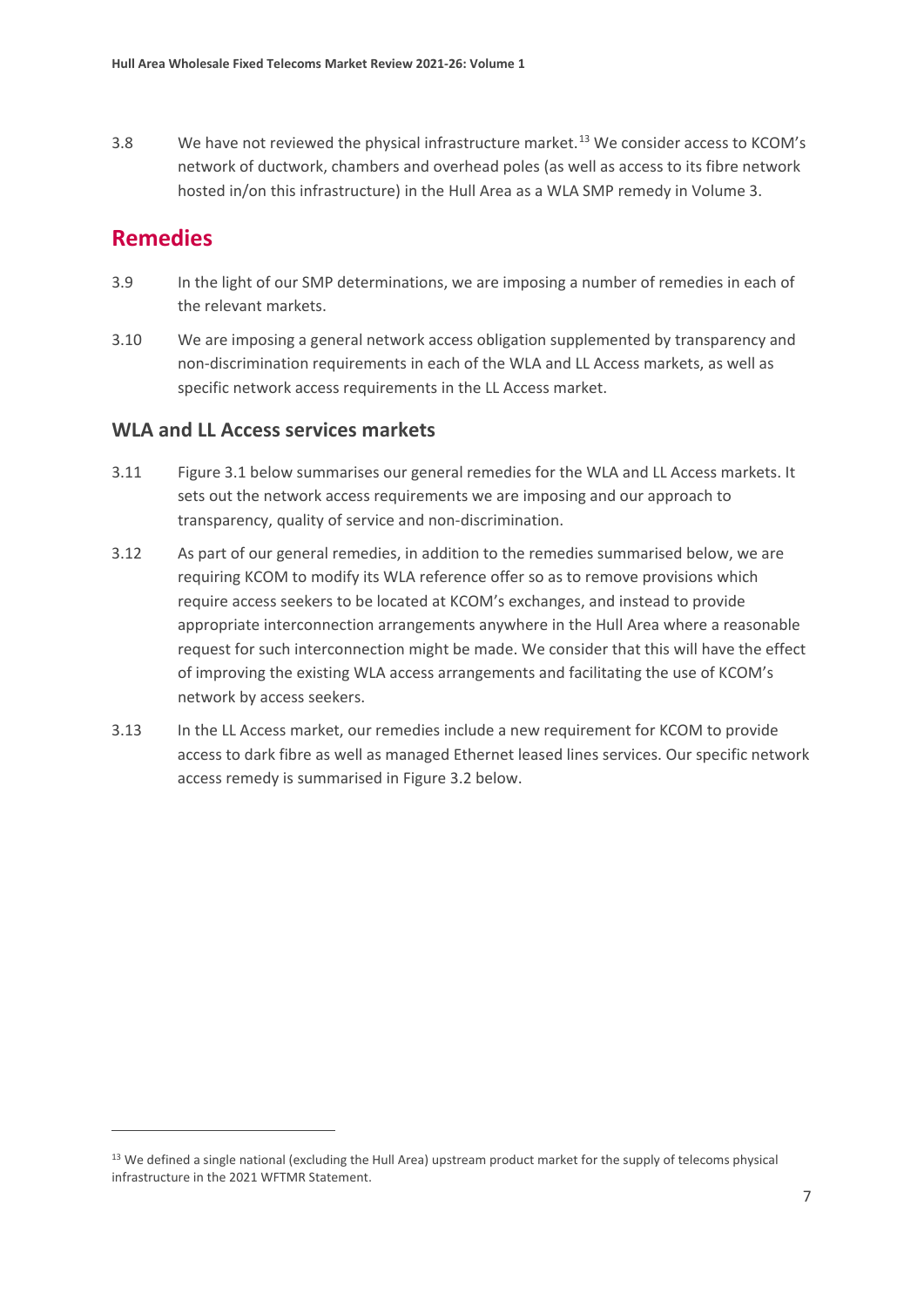#### **Figure 3.1: Summary of our general remedies in the WLA and LL Access markets**

#### **General remedies in the WLA and LL Access markets**

**Requirement to provide network access on reasonable request, and on fair and reasonable terms, conditions and charges (excludes copper-based services in the WLA market).**

**Requirements relating to requests for new forms of network access [WLA only]**

**Requirement not to discriminate unduly**

**Requirement to publish a reference offer**

**Requirement to notify changes to charges, terms and conditions**

**Requirement to notify technical information**

**Requirement to publish quality of service information as directed by Ofcom**

**Regulatory financial reporting (general accounting separation and cost accounting)**

**Requirement to produce a wholesale pricing transparency report [LL Access only]**

**Figure 3.2: Summary of the specific network access remedy** 

#### **Specific remedy in the LL Access market**

**Requirement to provide Ethernet and dark fibre network access in the following circuit configurations:**

- **connecting end-user premises and KCOM's optical distribution frame (ODF) site or third-party premises; and**
- **connecting an end-user premises and another end-user premises.**

### **WFAEL, WCO, ISDN2/30 and WBA markets**

- 3.14 Although we are deregulating the WFAEL, WCO and ISDN2/30 markets, we have decided to maintain aspects of the existing regulation on KCOM for a 12-month transitional period. See Section 5 of Volume 3.
- 3.15 We have not imposed any transitional remedies in the WBA market.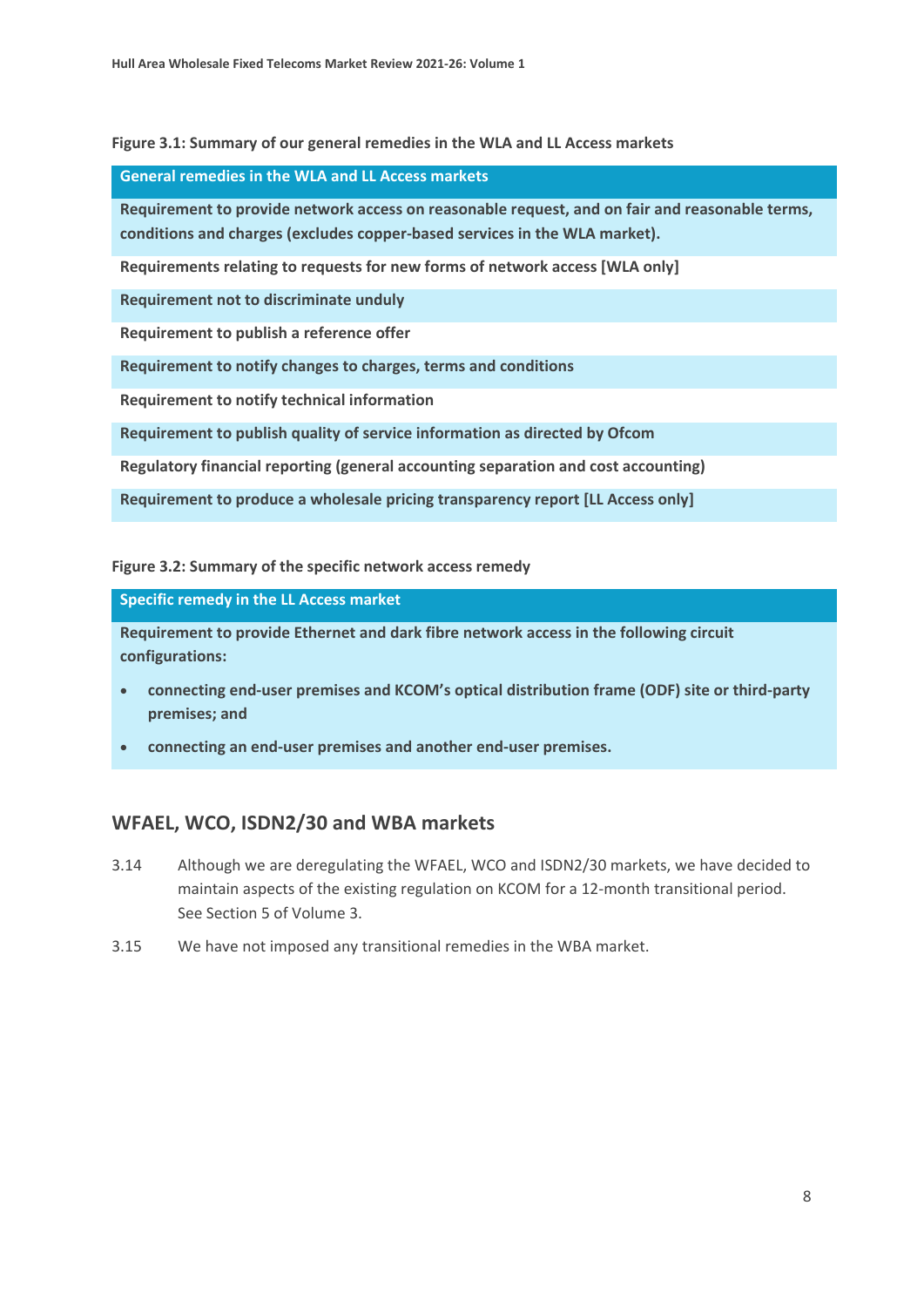## <span id="page-10-0"></span>4. Structure and recent consultations

4.1 In this section we set out the structure for the rest of the document, and our approach to impact assessment.

## **Structure of the statement**

- 4.2 Our decisions are set out in four volumes and four annexes, which together set out our analysis of and remedies for the fixed telecoms access markets in the Hull Area:
	- a) **Volume 1** provides an overview, background and summary of our decisions;
	- b) **Volume 2** sets out our market analysis for WLA and LL Access. It also includes the analysis leading to our decision to deregulate the WBA, WFAEL, WCO and ISDN2/30 markets;
	- c) **Volume 3** sets out our approach to, and decisions on, remedies for the WLA and LL Access markets and transitional arrangements in the WFAEL, WCO and ISDN2/30 markets;
	- d) **Volume 4** sets out the detail of the SMP conditions; and
	- e) **Annexes 1-4** contain details which are referred to in each of the volumes. These annexes support the analysis in Volumes 1 to 3 and are an integral part of our reasoning.

## **Consultation**

4.3 In reaching the decisions set out in this statement, we published a consultation in July 2020.<sup>[14](#page-10-1)</sup> We have considered all the responses<sup>[15](#page-10-2)</sup> to the 2020 Hull Area WFTMR Consultation, and our consideration of those responses is set out in the discussion of the issues in Volumes 2 and 3.

## **Impact assessment and equality impact assessment**

#### **Impact assessment**

- 4.4 The 2020 Hull Area WFTMR Consultation constitutes our impact assessment for the purposes of section 7 of the Act.
- 4.5 Impact assessments provide a valuable way of assessing the options for regulation and showing why the chosen option was preferred. They form part of best practice policymaking. This is reflected in section 7 of the Act, which means that, generally, we have

<span id="page-10-1"></span><sup>&</sup>lt;sup>14</sup> Ofcom, 2020. Consultation: Promoting competition in fibre networks – Hull Area Wholesale Fixed Telecoms Market Review 2021-26 [\(](https://www.ofcom.org.uk/consultations-and-statements/category-1/2021-26-hull-area-wholesale-fixed-telecoms-market-review)2020 Hull Area WFTMR Consultation).<br><sup>15</sup> A list of respondents is at Annex 4. Non-confidential [stakeholder responses](https://www.ofcom.org.uk/consultations-and-statements/category-1/2021-26-hull-area-wholesale-fixed-telecoms-market-review) to the 2020 Hull Area WFTMR Consultation

<span id="page-10-2"></span>have been published on our website.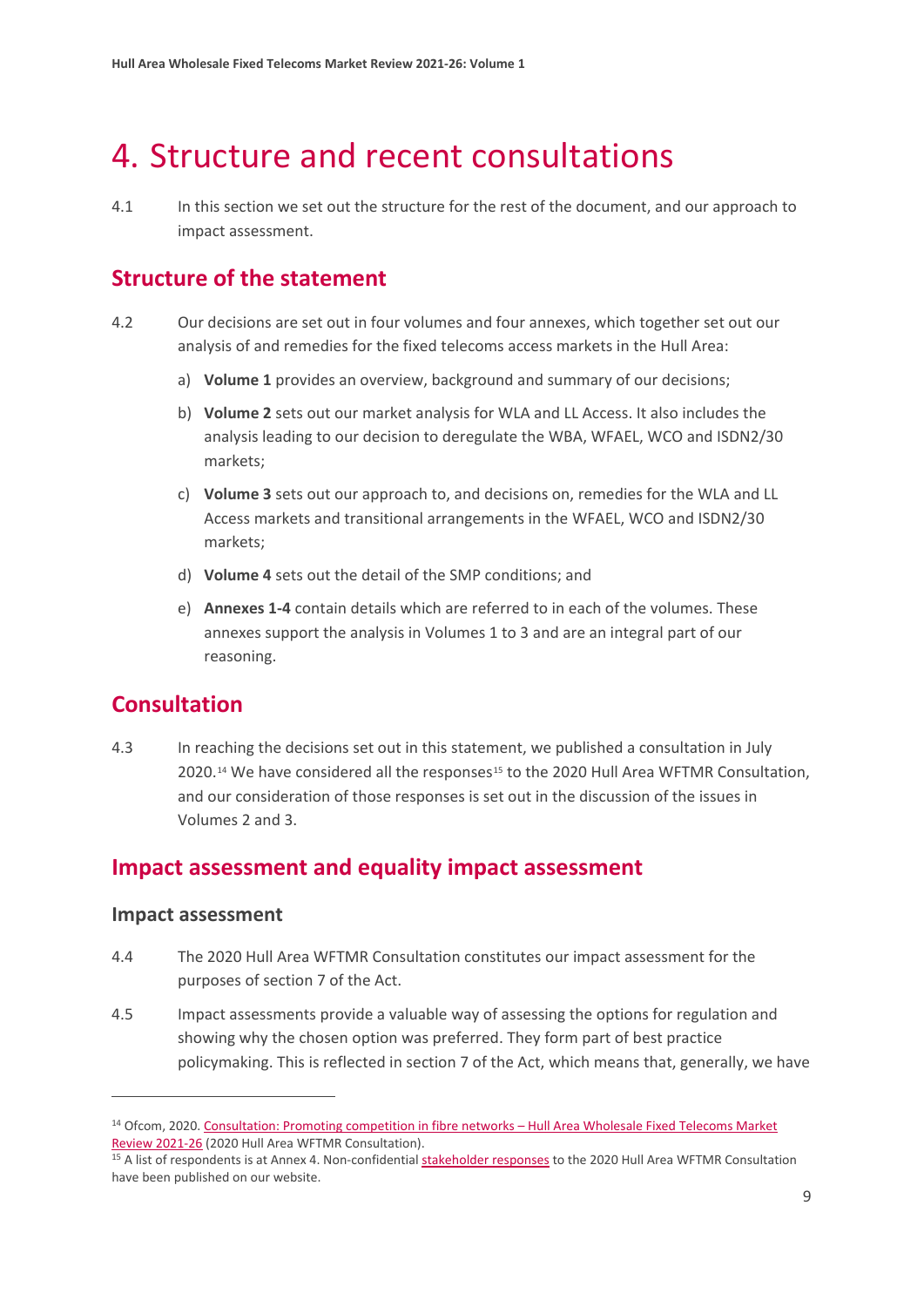to carry out impact assessments in cases where our conclusions would be likely to have a significant effect on businesses or the general public, or where there is a major change in Ofcom's activities. However, as a matter of policy Ofcom is committed to carrying out impact assessments in relation to the great majority of our policy decisions.

#### **Equality impact assessment**

- 4.6 Section 149 of the Equality Act 2010 (the '2010 Act') imposes a duty on Ofcom, when carrying out its functions, to have due regard to the need to eliminate discrimination, harassment, victimisation and other prohibited conduct related to the following protected characteristics: age; disability; gender reassignment; marriage and civil partnership; pregnancy and maternity; race; religion or belief; sex and sexual orientation. The 2010 Act also requires Ofcom to have due regard to the need to advance equality of opportunity and foster good relations between persons who share specified protected characteristics and persons who do not.
- 4.7 Section 75 of the Northern Ireland Act 1998 (the '1998 Act') also imposes a duty on Ofcom, when carrying out its functions relating to Northern Ireland, to have due regard to the need to promote equality of opportunity and regard to the desirability of promoting good relations across a range of categories outlined in the 1998 Act. Ofcom's Revised Northern Ireland Equality Scheme explains how we comply with our statutory duties under the 1998 Act.<sup>16</sup>
- 4.8 To help us comply with our duties under the 2010 Act and the 1998 Act, we assess the impact of our remedies on persons sharing protected characteristics and in particular whether they may discriminate against such persons or impact on equality of opportunity or good relations.
- 4.9 It is does not appear to us that our remedies will have any particular impact on any of these matters. We anticipate that our remedies will not have a differential impact on people of different sexes or ethnicities, consumers with protected characteristics in Northern Ireland<sup>[17](#page-11-1)</sup> or disabled consumers compared to consumers in general.
- 4.10 The intention behind our approach to regulating the WLA and LL Access markets is to promote competition to the ultimate benefit of consumers.

#### **WLA services**

4.11 We regularly monitor the take-up and use of fixed line services by different groups within society. While this on-going research does show evidence of variation in consumption, we do not consider that the wholesale regulation imposed in this statement is likely to have a disproportionate impact on any of the groups as our regulation is aimed at promoting competition across the range of services for all equality groups that rely on WLA.

<span id="page-11-1"></span><span id="page-11-0"></span><sup>&</sup>lt;sup>16</sup> Ofcom, 2014 (updated 2019). <u>Revised-NI-Equality-Scheme.pdf (ofcom.org.uk)</u>.<br><sup>17</sup> In addition to the characteristics outlined in the 2010 Equality Act, in Northern Ireland consumers who have dependents or hold a particular political opinion are also protected.